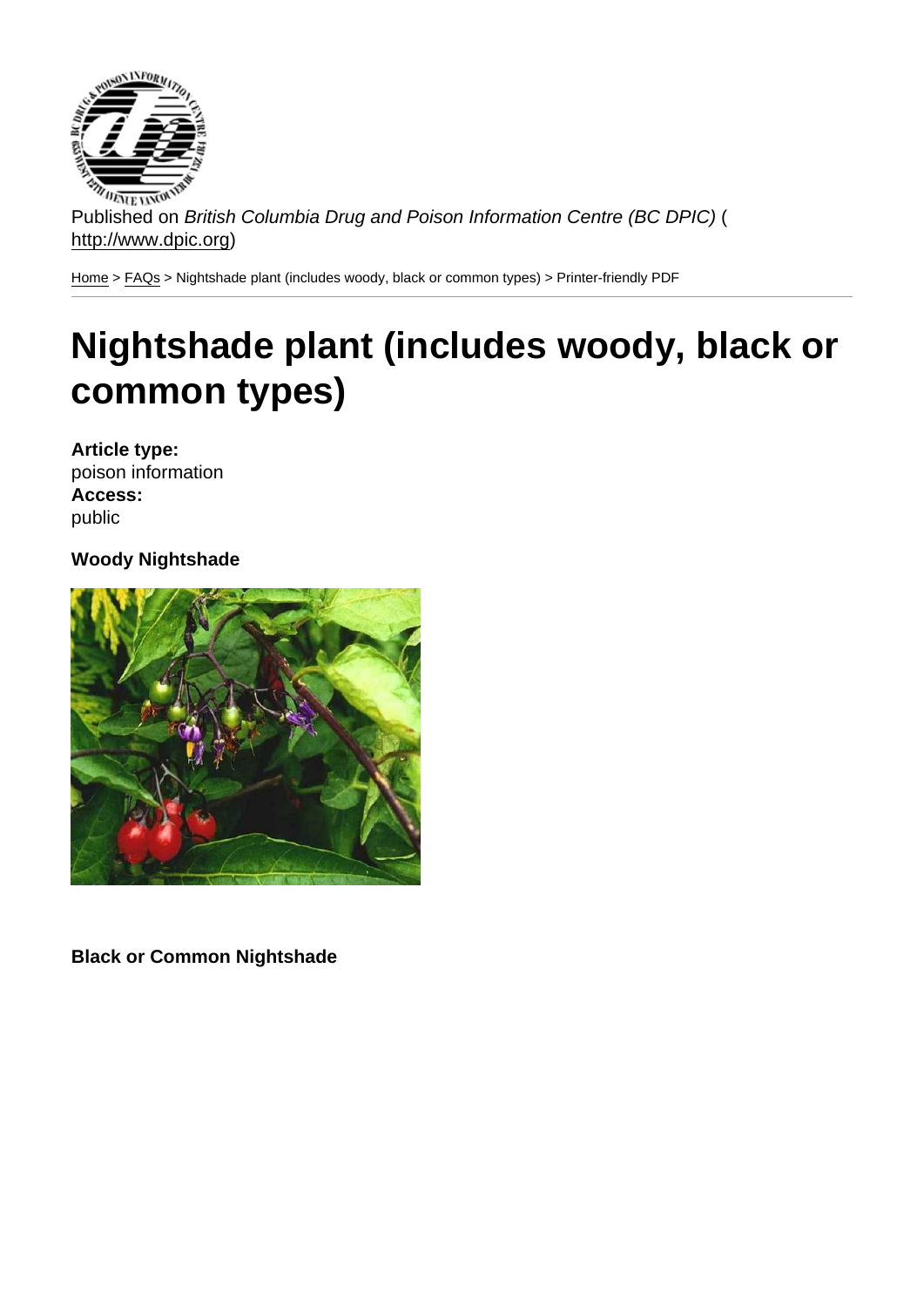

## **Woody nightshade (Solanum dulcamara) and black or common nightshade (Solanum nigrum)**

- **Woody nightshade** is a perennial vine often seen sprawling over other plants. Flowers have 5 purple petals with a yellow stamen. Berries are red and hang in stemmed clusters.
- **Black or common nightshade** is a perennial shrub, which grows erect. It has 5 white petals with a yellow stamen and black berries that grow in stemmed clusters.
- DO NOT confuse these plants with deadly nightshade (Atropa belladonna), a toxic plant that causes different symptoms.